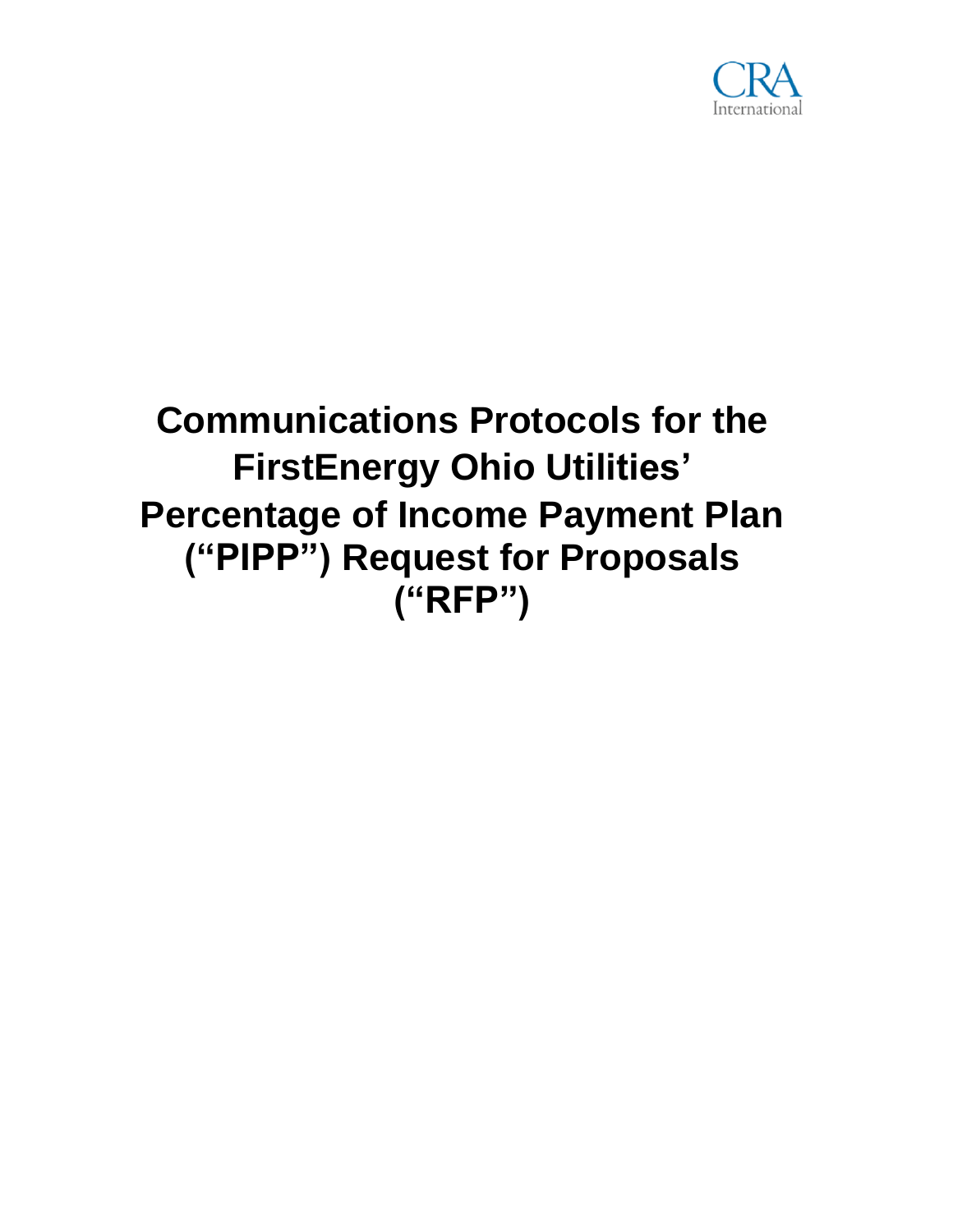# **Table of Contents**

| 1.  |  |
|-----|--|
| 2.  |  |
| 3.  |  |
| 3.1 |  |
| 3.2 |  |
| 3.3 |  |
| 3.4 |  |
| 3.5 |  |
| 3.6 |  |
| 4.  |  |
| 4.1 |  |
| 4.2 |  |
| 4.3 |  |
| 4.4 |  |
| 5.  |  |
| 5.1 |  |
| 5.2 |  |
| 5.3 |  |
| 5.4 |  |
| 5.5 |  |
| 6.  |  |
| 6.2 |  |
| 6.3 |  |
| 6.4 |  |
| 6.5 |  |
| 6.6 |  |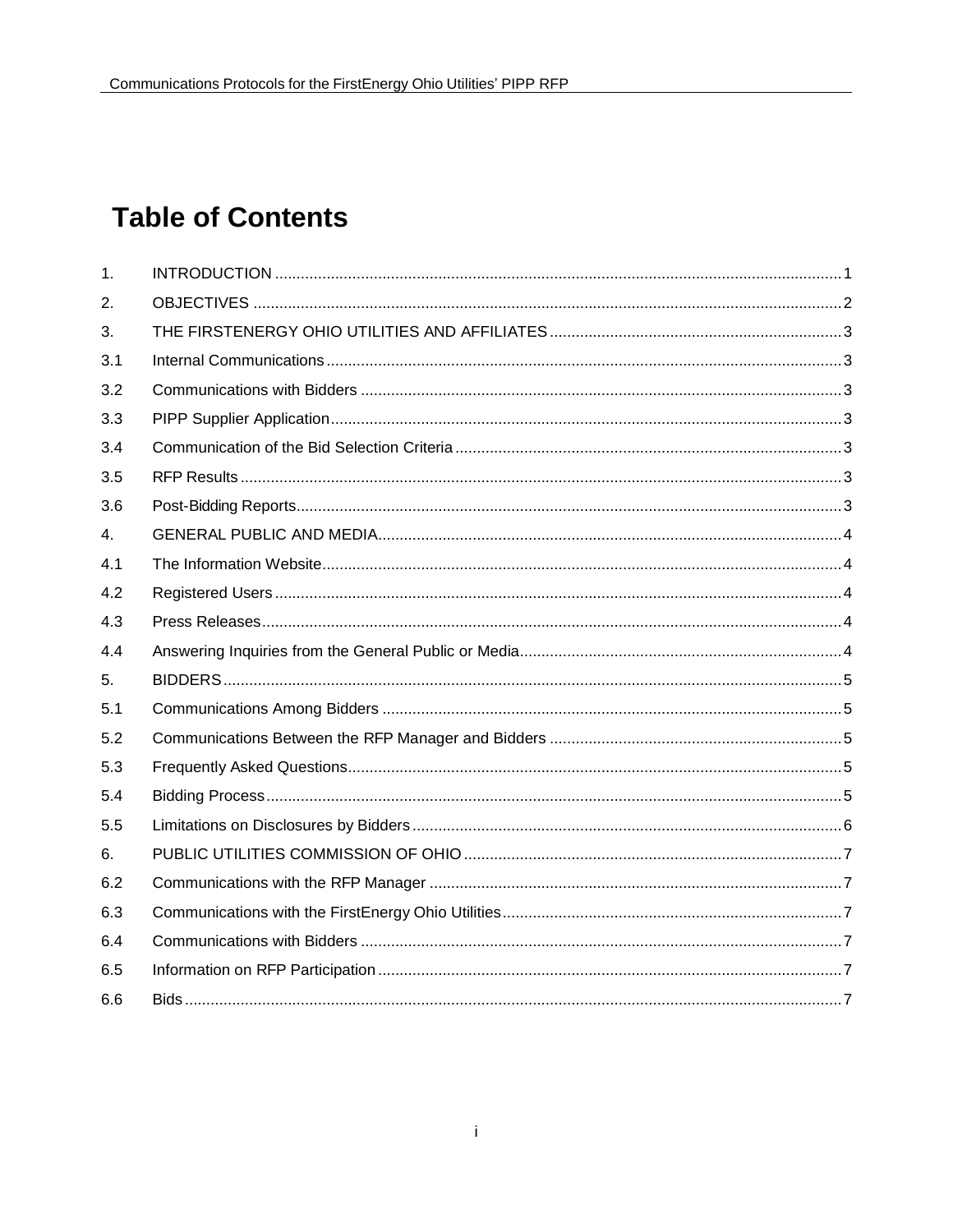# <span id="page-2-0"></span>**1. INTRODUCTION**

These Communications Protocols apply to the requests for proposals ("RFPs") for The Cleveland Electric Illuminating Company, The Toledo Edison Company, and Ohio Edison Company (hereafter referred to as "the FirstEnergy Ohio Utilities" or "the Companies") to procure competitive retail electric service for percentage of income payment plan ("PIPP") program customers of the FirstEnergy Ohio Utilities.

The Communications Protocols in this document are intended to promote a fair, open, transparent, objective, and non-discriminatory process for the PIPP RFP process to procure supply for PIPP customers of the FirstEnergy Ohio Utilities. These protocols also intend to protect proprietary information of participants and information that, should it be released, would be detrimental to the outcome of the RFP process or future competitive bidding processes.

Unless noted otherwise, all capitalized terms in this document are defined in the Glossary or Master PIPP Supply Agreement available on the Information Website.

These protocols elaborate upon the means by which confidentiality is to be maintained by all parties through adherence to the procedures in this document. Should the PIPP RFP Manager recognize that additional information should be kept confidential, the RFP Manager will establish additional procedures in keeping with the principles provided in this document and inform the FirstEnergy Ohio Utilities, the PUCO and PUCO Staff, the PUCO consultant (if one has been retained), and bidders in a timely manner.

This document is organized as follows:

- Section 2 summarizes the objectives of this document.
- Section 3 describes protocols regarding communications within the FirstEnergy Ohio Utilities, including any affiliate of the FirstEnergy Ohio Utilities, and between the FirstEnergy Ohio Utilities and bidders.
- Section 4 summarizes information that may be communicated with the general public, including the media, and the means by which that information is disseminated.
- Section 5 addresses bidder Communications Protocols, including communications among bidders and between the RFP Manager and bidders.
- Section 6 summarizes Communications Protocols with the PUCO, including communications between the PUCO and the RFP Manager, between the PUCO and the FirstEnergy Ohio Utilities, and disclosure of confidential information.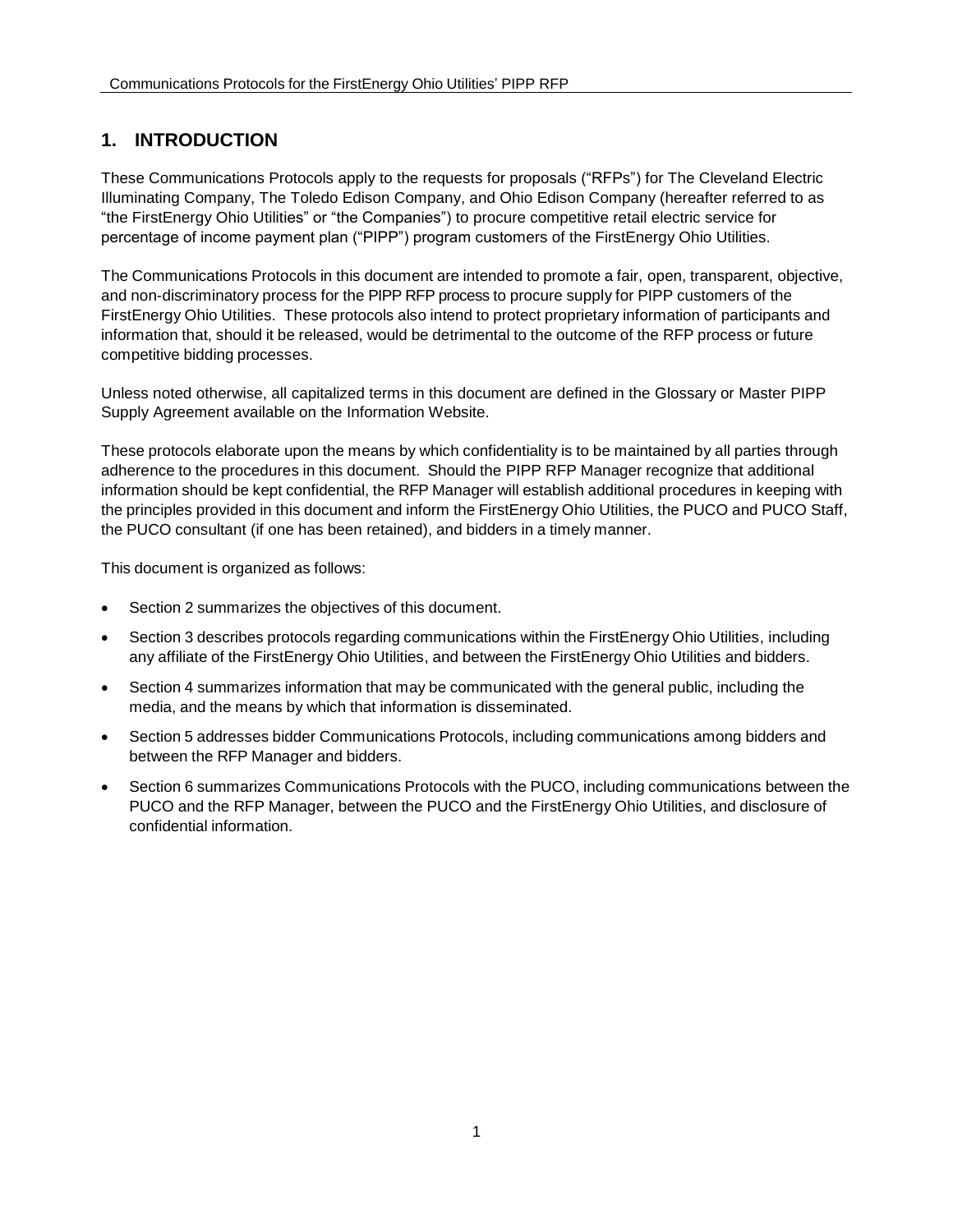# <span id="page-3-0"></span>**2. OBJECTIVES**

This document and the procedures it describes promote four main objectives:

- The first objective is to establish a fair and equitable process for all bidders by ensuring all bidders have equal access to the same information necessary to evaluate the bidding opportunity and to prepare their bids in a timely manner.
- The second objective is to take all reasonable precautions that any information generated by the RFP process that could harm the competitive position of bidders or the FirstEnergy Ohio Utilities, if released, is kept confidential.
- The third objective is to take all reasonable precautions that confidential information is provided only to those persons to whom it is deemed necessary for the conduct and management of the RFP process.
- The fourth objective is to ensure that information that, if released, could harm the competitiveness of future competitive bidding processes is kept confidential from all entities including bidders.

These objectives will be accomplished by following two guiding principles. The first is that there will be one communication point for bidders: all communications to prospective and actual bidders will be directed through the RFP Manager. The second guiding principle is that the RFP Manager will distribute and disseminate information equally and fairly to all prospective and actual bidders. These two guiding principles facilitate equal access to the same information for all bidders. Only the RFP Manager responds to inquiries from bidders and information is disseminated to all bidders by or under the supervision of the RFP Manager.

The RFP Manager also will ensure that information generated by the implementation of the RFP that could harm the competitive position of bidders, if released, is kept confidential by those who have access to such information.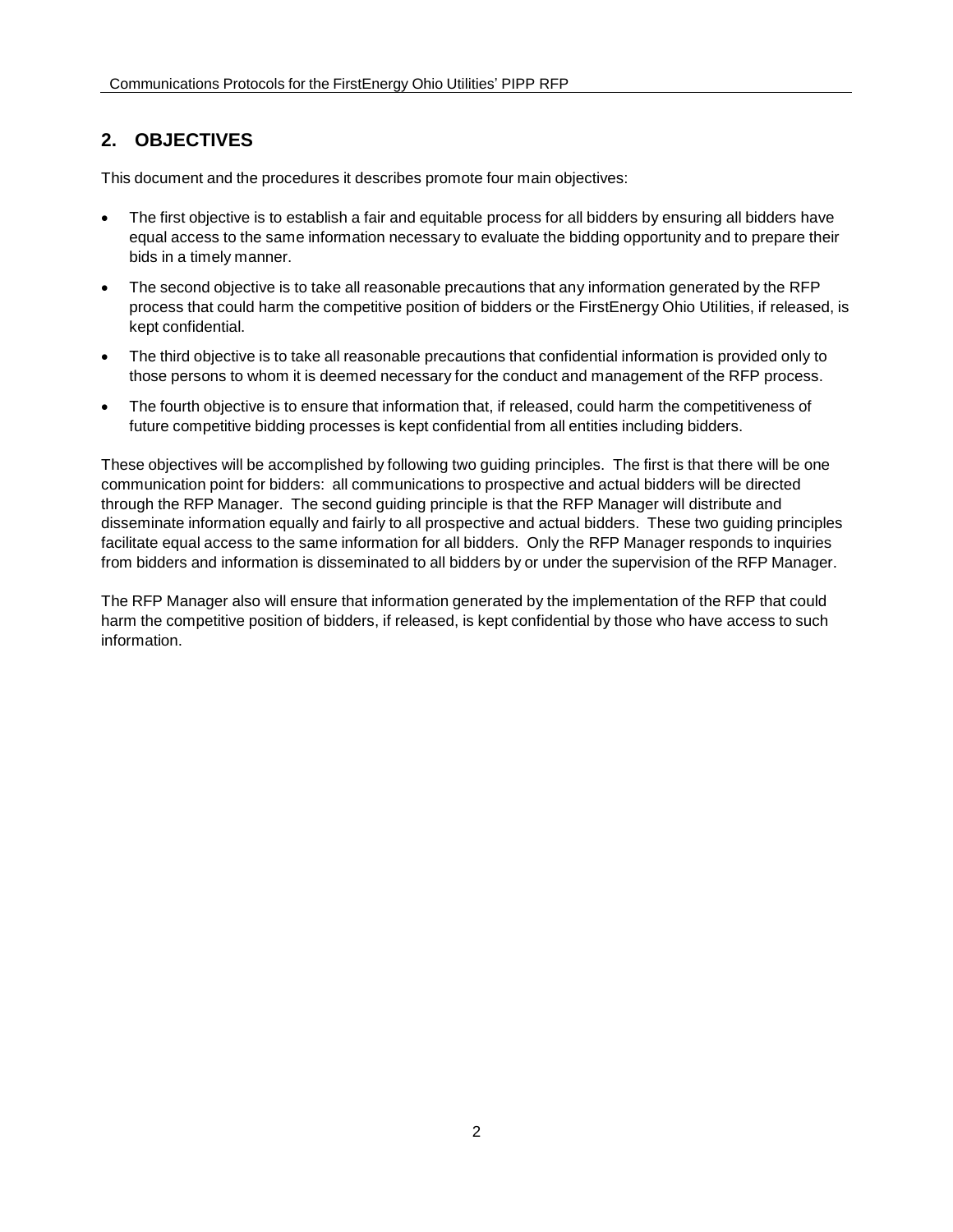# <span id="page-4-0"></span>**3. THE FIRSTENERGY OHIO UTILITIES AND AFFILIATES**

# <span id="page-4-1"></span>**3.1 Internal Communications**

The FirstEnergy Ohio Utilities will designate individuals to work on the PIPP RFP process. These individuals directly or indirectly will not have communication with, or exchange information with, any individuals of an affiliate of the FirstEnergy Ohio Utilities that may bid in the PIPP RFP process or in the FirstEnergy Ohio Utilities' competitive bidding process ("CBP") auctions used for Standard Service Offer procurement, where such communication or information is related directly or indirectly to this PIPP RFP process.

#### <span id="page-4-2"></span>**3.2 Communications with Bidders**

The FirstEnergy Ohio Utilities will not communicate with bidders prior to the selection of the winning bid. When the RFP Manager informs the FirstEnergy Ohio Utilities about the price of the winning bid and identifies the winning bidder, representatives from the FirstEnergy Ohio Utilities then will communicate with the winning bidder in order to execute the necessary documents.

If a bidder attempts to contact the FirstEnergy Ohio Utilities regarding the RFP process by phone call, email, fax, or other means, the FirstEnergy Ohio Utilities will direct the bidder to the Information Website and/or to the RFP Manager.

# <span id="page-4-3"></span>**3.3 PIPP Supplier Application**

For the PIPP Supplier Application process, the RFP Manager will need to provide the names of the applications to the FirstEnergy Ohio Utilities' credit representatives for purposes of confirming the applicants' credit requirements. Following the PIPP Supplier Application process, the RFP Manager will provide to the FirstEnergy Ohio Utilities the names of the Registered Bidders.

# <span id="page-4-4"></span>**3.4 Communication of the Bid Selection Criteria**

No later than one business day before bids are due, the FirstEnergy Ohio Utilities will provide the RFP Manager with details concerning any updates to the pre-determined bid selection criteria. The Bidding Rules provide more detail on the bid selection criteria.

# <span id="page-4-5"></span>**3.5 RFP Results**

The Bidding Rules provide details on how the RFP results are communicated.

Any paper copies of the bidding results will be secured in the RFP Manager's office.

# <span id="page-4-6"></span>**3.6 Post-Bidding Reports**

Shortly after the close of bidding, the RFP Manager will provide a post-bidding report to the PUCO that include the results of the bidding. The PUCO's consultant also may provide a post-bidding report to the PUCO.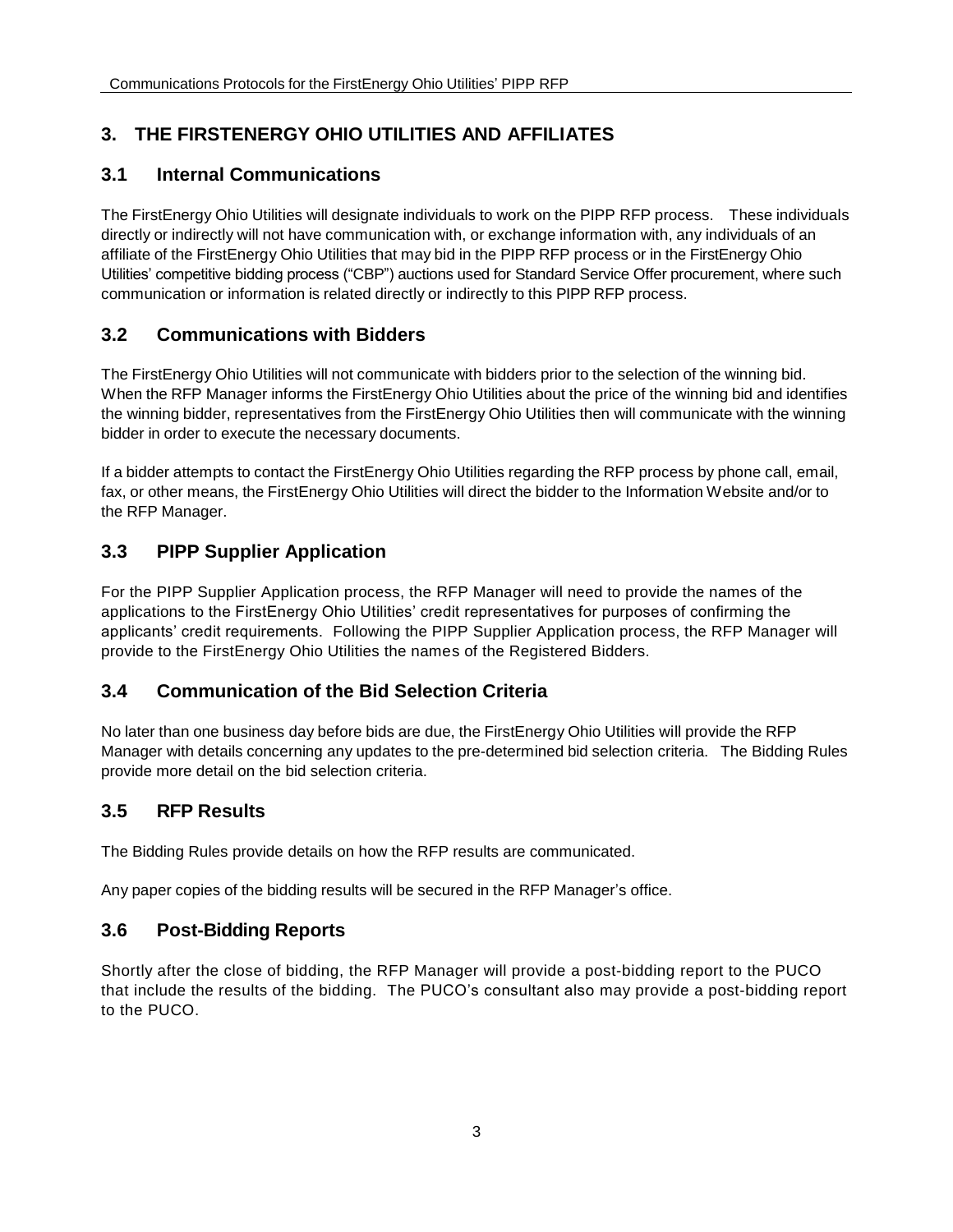# <span id="page-5-0"></span>**4. GENERAL PUBLIC AND MEDIA**

While the bid window is open, there is to be no communication with the media or the public. After the PIPP RFP process is completed, results are determined, and bidders have been notified, all media inquiries will be forwarded to the FirstEnergy Ohio Utilities.

#### <span id="page-5-1"></span>**4.1 The Information Website**

The central source of information made available publicly and to bidders is the Information Website. The PIPP RFP Manager will manage the information flow on the Information Website and will be designated on the Website as the contact person for any questions or inquiries from parties. Any party will have access to the public sections of the Information Website. The Information Website also may have restricted, non-public sections that will be accessible only to parties allowed to have such access.

#### <span id="page-5-2"></span>**4.2 Registered Users**

If a party wishes to receive notices and updates regarding public information and new postings to the Information Website, then the party can register through the Information Website to become a Registered User.

Any information the RFP Manager has concerning the RFP process that is relevant and that can be disclosed publicly will be made available equally to all Registered Users in a timely manner. The method of such communication likely will be via the Information Website and/or emails to Registered Users using the BCC email field so identification of Registered Users is not disclosed to other Registered Users.

# <span id="page-5-3"></span>**4.3 Press Releases**

The FirstEnergy Ohio Utilities and/or the RFP Manager may issue one or more press releases or may place news items in the trade press with the intent to disseminate information about the PIPP RFP process in an efficient, fair, and timely manner.

# <span id="page-5-4"></span>**4.4 Answering Inquiries from the General Public or Media**

Inquiries from the general public or the media to the RFP Manager will be directed to the Information Website.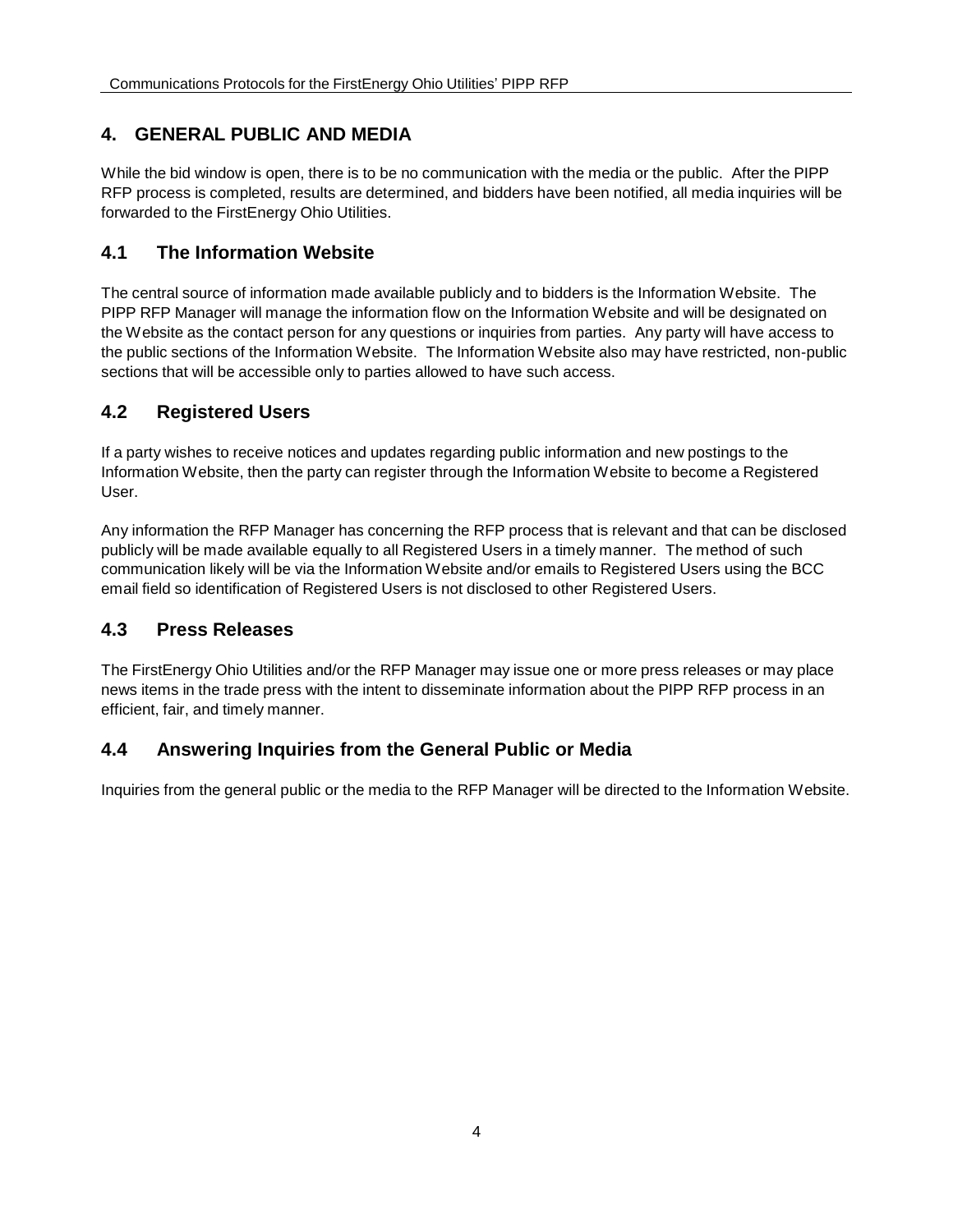# <span id="page-6-0"></span>**5. BIDDERS**

# <span id="page-6-1"></span>**5.1 Communications Among Bidders**

Pursuant to the RFP rules, bidders are prohibited from communicating with each other in ways that would compromise the integrity and competitiveness of the PIPP RFP process. Sanctions will be applied if these rules are violated.

# <span id="page-6-2"></span>**5.2 Communications Between the RFP Manager and Bidders**

The central source of information made available to bidders is the Information Website. The Website will facilitate making information available equally to bidders in a timely manner.

Bidders will be requested to become Registered Users to receive ongoing information about the RFP process. As discussed above, once registered through the Information Website, Registered Users will receive notifications from the RFP Manager about updates to the RFP process and to the Information Website.

If the RFP Manager receives an inquiry from a party and prepares a response that would be relevant for other parties, the RFP Manager will ensure the information will be made available equally to all Registered Users in a timely manner and will post the information on the Information Website without revealing the identity of parties.

In addition to posting information to the Information Website, the RFP Manager may contact bidders directly in order to seek or provide information about the RFP process in a way that does not advantage any bidder.

Any communications from the RFP Manager to a bidder will not reveal the identity of other bidders.

# <span id="page-6-3"></span>**5.3 Frequently Asked Questions**

Among other information and resources on the Information Website, there will be a FAQ (frequently asked questions) section with posted questions and answers. As inquiries are received, they will be converted into an FAQ and posted on the Information Website without revealing the identity of the party posing the inquiry.

Inquiries to be answered by the FirstEnergy Ohio Utilities will be forwarded by the RFP Manager to the FirstEnergy Ohio Utilities. Inquiries to be answered by the RFP Manager will be forwarded to the FirstEnergy Ohio Utilities as necessary with a draft response. Any inquiry or draft response forwarded by the RFP Manager to the FirstEnergy Ohio Utilities will not identify the party posing the inquiry.

# <span id="page-6-4"></span>**5.4 Bidding Process**

During the RFP, the RFP Manager, the PUCO, the PUCO's consultant, and FirstEnergy Ohio Utilities' personnel may monitor the PIPP RFP process.

The RFP Manager will ensure the bids submitted by bidders conform to the rules of the PIPP RFP process.

The Bidding Rules and pre-determined bid selection criteria will be applied to determine which bid, if any, is the tentative winning bid.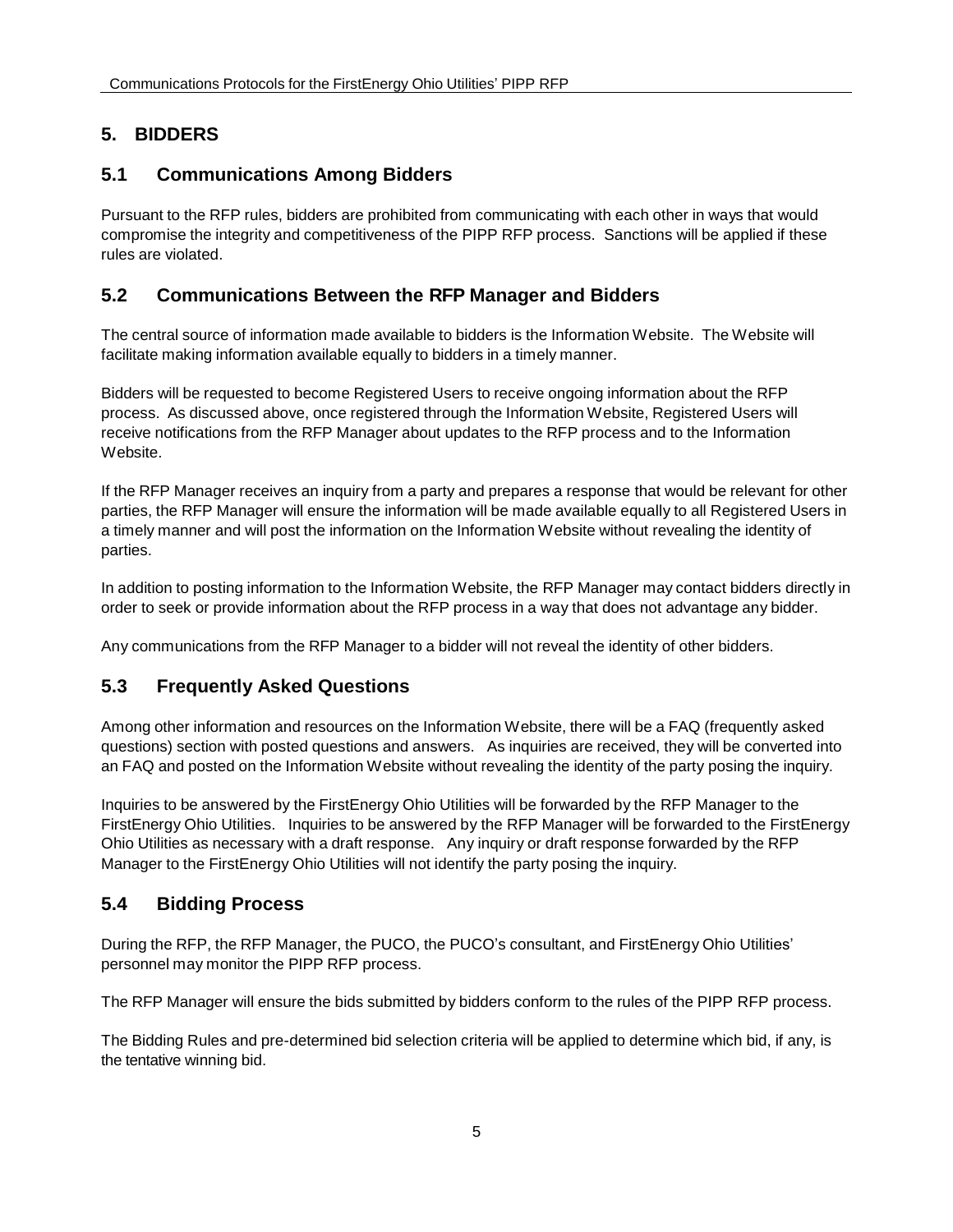#### <span id="page-7-0"></span>**5.5 Limitations on Disclosures by Bidders**

Bidders are not allowed to disclose they are participating in a PIPP RFP and the winning bidder is not allowed to disclose that they are the winning bidder until the PUCO publicly reports the results of the PIPP RFP. Such limitation on public disclosure by bidders is waived if disclosure is required by law.